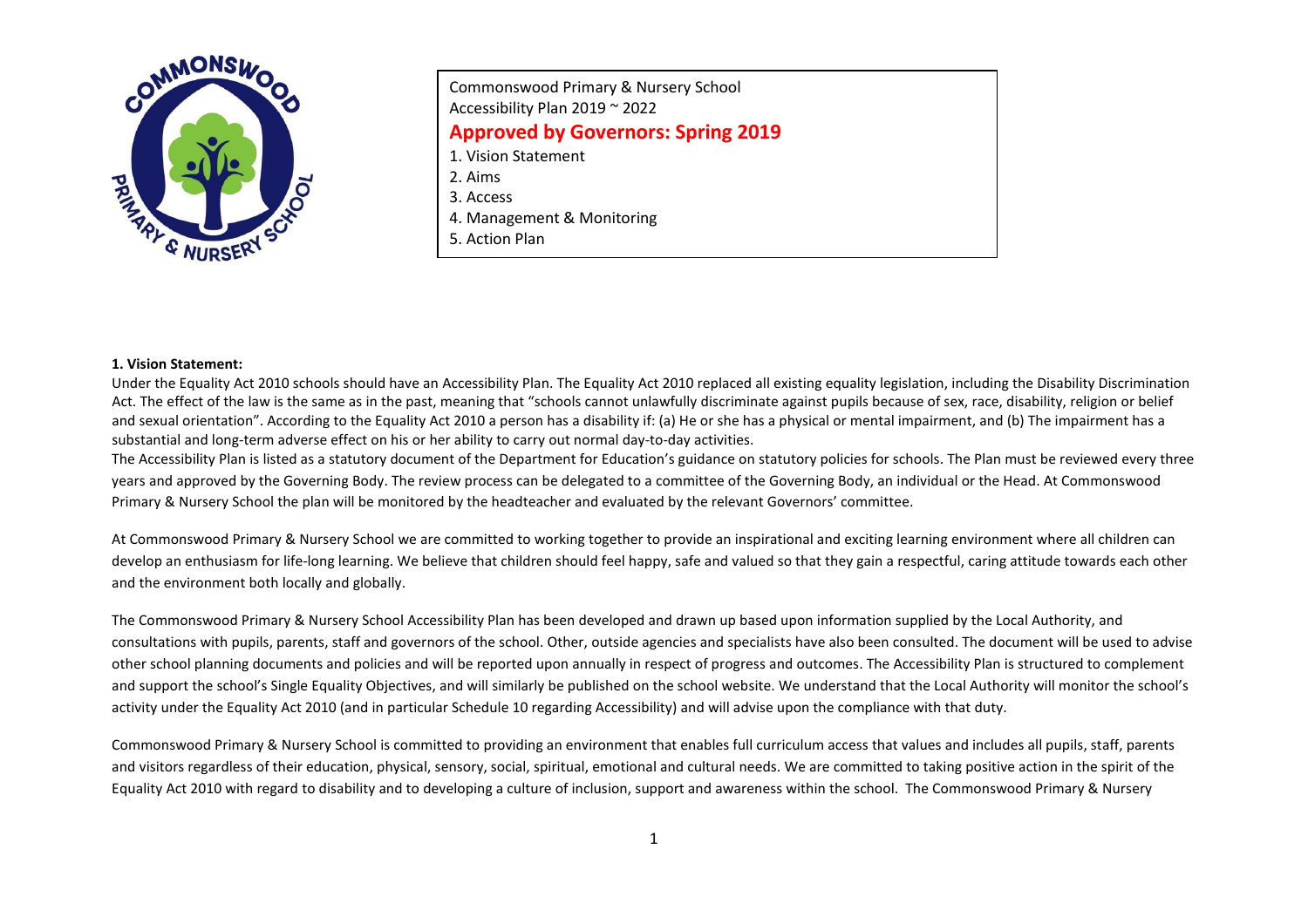School Accessibility Plan shows how access is to be improved for disabled pupils, staff and visitors to the school within a given timeframe and anticipating the need to make reasonable adjustments to accommodate their needs where practicable. The Accessibility Plan contains relevant and timely actions to:-

Increase access to the curriculum for pupils with a disability, expanding the curriculum as necessary to ensure that pupils with a disability are as equally, prepared for life as are the able-bodied pupils; (If a school fails to do this they are in breach of their duties under the Equalities Act 2010); this covers teaching and learning and the wider curriculum of the school such as participation in after-school clubs, leisure and cultural activities or schools visits – it also covers the provision of specialist or auxiliary aids and equipment, which may assist these pupils in accessing the curriculum within a reasonable timeframe;

Improve and maintain access to the physical environment of the school, adding specialist facilities as necessary – this covers improvements to the physical environment of the school and physical aids to access education within a reasonable timeframe;

Improve the delivery of written information to pupils, staff, parents and visitors with disabilities; examples might include hand-outs, timetables, textbooks and information about the school and school events; the information should be made available in various preferred formats within a reasonable timeframe.

The Commonswood Primary & Nursery School Accessibility Plan relates to the key aspects of physical environment, curriculum and written information. Whole school training will recognise the need to continue raising awareness for staff and governors on equality issues with reference to the Equality Act 2010. This Accessibility Plan should be read in conjunction with the following school policies, strategies and documents:

- •Single Plan
- •Single Equality Scheme
- •Positive Behaviour and Anti-bullying Policy, Governing Body Written Statement of our Behaviour Principles
- •Access to Education for children and young people unable to attend school for medical reasons
- •Emergency Response Plan
- •Health & Safety Policy
- •Special Educational Needs Policy
- •Safeguarding Policies
- •SEND Code of Practice

The Accessibility Plan for physical accessibility relates to the Access Audit of the School, which remains the responsibility of the governing body. It may not be feasible to undertake all of the works during the life of this accessibility plan and therefore some items will roll forward into subsequent plans. An accessibility audit will be completed by the school prior to the end of each period covering this plan in order to inform the development of a new Accessibility Plan for the ongoing period.

Equality Impact Assessments will be undertaken as and when school policies are reviewed. The terms of reference for all governors' committees will include the need to consider Equality and Diversity issues as required by the Equality Act 2010.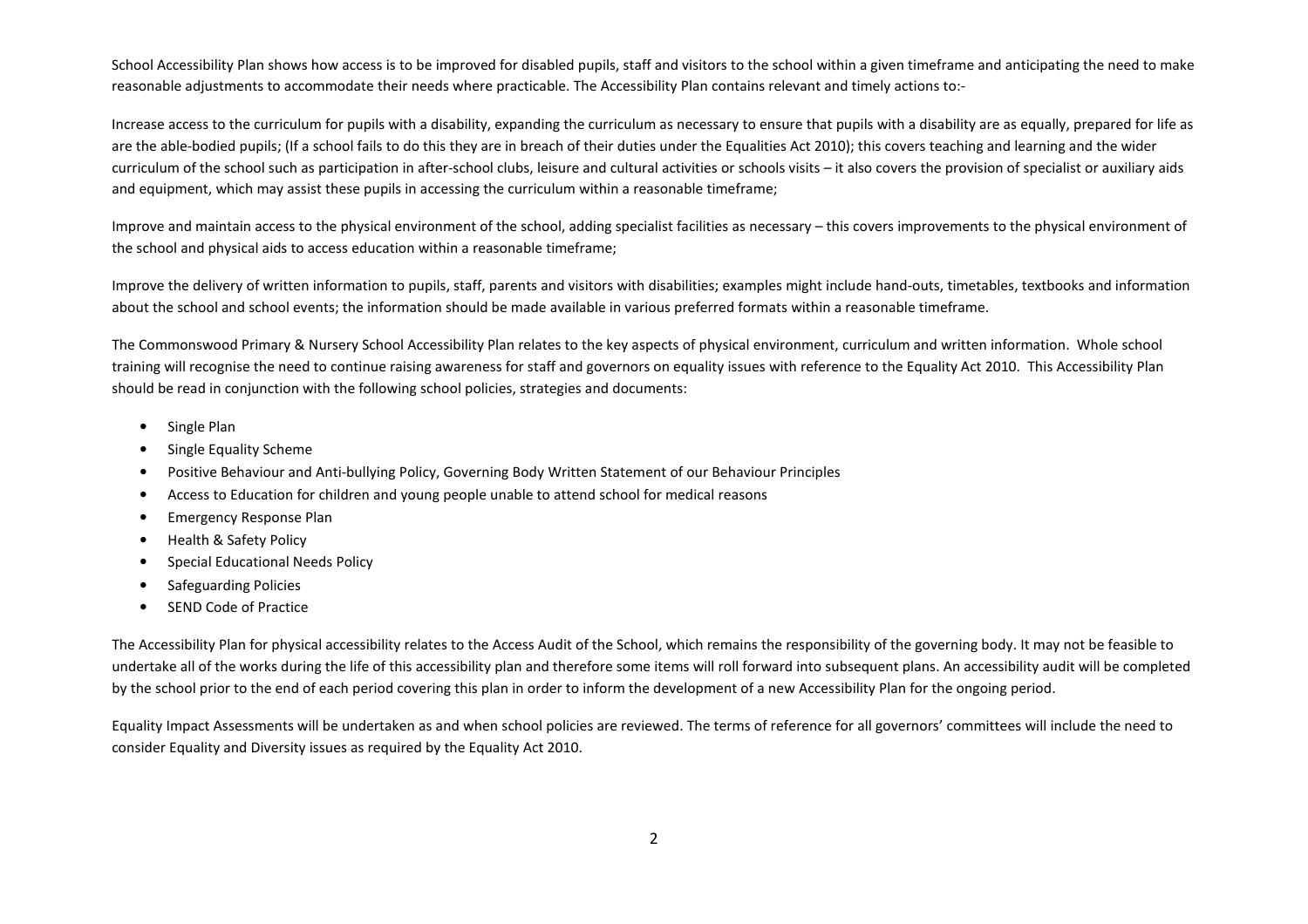The Accessibility Plan is published on the school website. It is monitored through the Operations Committee.The school works in partnership with the Local Authority in developing and implementing this Accessibility Plan. The Accessibility Plan may be monitored by Ofsted during inspection processes in relation to Schedule 10 of the Equality Act 2010.

### **2. Aims:**

**Our Aims are:** 

**To Increase access to the curriculum for pupils with a disability, To Improve and maintain access to the physical environment** 

We gather information about disability & health in early communications with new parents and carers. For parents and carers of children already at the school, we collect information on disability as part of an annual disability equality survey.

### **3. Access**

The school is a two storey building with wide corridors and several access points from outside. KS1 areas are all on the ground floor which wide door access to all rooms. The halls are on the ground floor and are accessible to all.

On-site car parking for staff and visitors includes two dedicated disabled parking bays. All entrances to the school are either flat or ramped and all have wide doors fitted. External steps have hand rails. The main entrance features a sloped entrance with a secure lobby. There are disabled toilet facilities available in Key Stage one. This is fitted with a handrail and a pull emergency cord. Four classrooms in KS2 are only accessible via stairs. In the event of a disabled pupil or member of staff, classrooms are reorganised to ensure the relevant classroom is located on the ground floor. The school has internal emergency signage and escape routes are clearly marked, this includes refuge areas for wheelchair users.

## **4. Management and Monitoring**

The Governing Body approves the action plan. The SENCo consults with appropriate external agencies when new situations regarding pupils with disabilities are experienced. The Governors, Senior Leadership Team and teachers work closely with the Local Authority and Health and Educational Professionals. The senior leadership team manage and monitor the action plan. The headteacher reports updates to the Governing Body at least annually.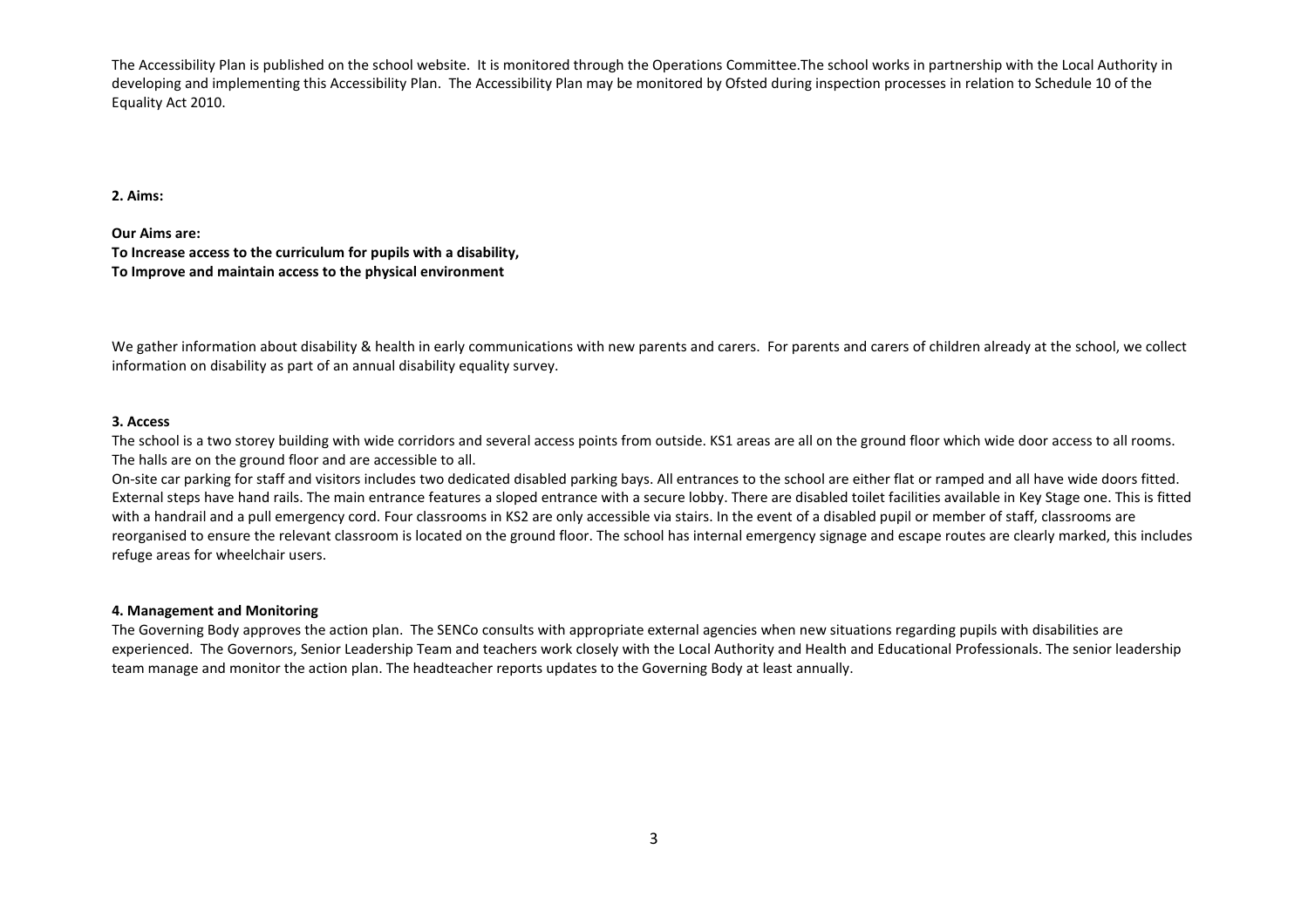# **5. Action Plan**

 Our key objective is to reduce and eliminate barriers to access to the curriculum and to ensure full participation in the school community for pupils, and prospective pupils, with a disability.

| Aim 1 To provide full access to the school curriculum. |                                                                                                                                           |                 |                      |                              |
|--------------------------------------------------------|-------------------------------------------------------------------------------------------------------------------------------------------|-----------------|----------------------|------------------------------|
| Targets                                                | Strategies                                                                                                                                | Timescale       | Responsibilities     | Success Criteria             |
| To liaise with setting                                 | Identify pupils who may need additional support during the                                                                                | Each September  | HT EYFS teacher      | Procedures in place.         |
| providers to ensure                                    | transition process                                                                                                                        | and             | <b>INCO</b>          | Home visits engage           |
| successful transitions for                             |                                                                                                                                           | Ongoing for in  |                      | parents and children         |
| children                                               |                                                                                                                                           | year admissions |                      | Successful transitions for   |
|                                                        |                                                                                                                                           |                 |                      | children                     |
|                                                        |                                                                                                                                           |                 |                      | Pupils' needs are met        |
| September 2020 review                                  | Unique Child Transition Level of Need assessment data                                                                                     |                 |                      |                              |
|                                                        | The Unique Child Transition Level of Need provides individual children's information which was submitted to schools from Early years      |                 |                      |                              |
|                                                        | settings (PVI - preschools, day nurseries, nursery schools, childminders) and nursery classes. The school has collated each individual    |                 |                      |                              |
|                                                        | child's information received from all previous settings for children transitioning to both nursery class and reception classes. Cohort    |                 |                      |                              |
|                                                        | analysis has informed targeted support from school and the Family Support Worker.                                                         |                 |                      |                              |
|                                                        | Transition arrangements have differed due to Covid 19. Online meetings have taken place with parents with class teachers and the Phase    |                 |                      |                              |
|                                                        | Team Leaders. New starter's parent/carer's meetings have been provided through recorded video presentations. Transition                   |                 |                      |                              |
|                                                        | arrangements with a gradual transition into school is planned for September 2020.                                                         |                 |                      |                              |
| To review all statutory                                | Comply with the Equality Act 2010                                                                                                         | Ongoing         | HT, SLT, All subject | All policies clearly reflect |
| policies to ensure that they                           | Comply with the Code of Practice                                                                                                          |                 | leaders, INCO        | inclusive practice and       |
| reflect inclusive practice                             |                                                                                                                                           |                 |                      | procedure                    |
| and procedure                                          |                                                                                                                                           |                 |                      | Pupils' needs are met        |
| September 2020 review                                  | Policy reviewed since September 2019: Child protection, Aims and Values, Appraisal, Attendance, Capability procedure,                     |                 |                      |                              |
|                                                        | Children looked after, Dealing with abusive parents/visitors, complaints procedure, disciplinary policy and procedure, Health & Safety,   |                 |                      |                              |
|                                                        | Home/school continence agreement, Online safety, pay policy, Pupil Premium policy, Publications scheme, Behaviour policy,                 |                 |                      |                              |
|                                                        | Purchasing policy, Restrictive physical intervention policy, safer recruitment, Special Educational Needs policy, Single Equality scheme, |                 |                      |                              |
|                                                        | Whistleblowing policy, Fund account, Access to Education for Young people unable to attend for medical reasons, Computing,                |                 |                      |                              |
|                                                        | Debt recovery, Disposal policy, English, Governor visits, Homework, leave of absence, Personal, Social Health Education,                  |                 |                      |                              |
|                                                        | Science. All reviewed policies reflect the SEN Code of practice.                                                                          |                 |                      |                              |
| To establish close liaison                             | Ensure collaboration and sharing between school and families.                                                                             | Ongoing         | HT, SLT, All         | Clear collaborative          |
| with parents                                           |                                                                                                                                           |                 | Teachers, INCO       | working approach             |
|                                                        |                                                                                                                                           |                 |                      | Pupils' needs are met        |
| September 2020 review                                  | Family workshops have included mathematics, phonics, early reading. Parent forum/consultation on Relationships & Sex education.           |                 |                      |                              |
|                                                        | Further planned forums were interrupted by Covid-19 lockdown.                                                                             |                 |                      |                              |
|                                                        | Transition meetings have taken place (online) for children with additional needs with parents, current teacher, next teacher and SENCo.   |                 |                      |                              |
|                                                        | Annual reports to parents have reflected the impact of Covid 19 on curriculum coverage.                                                   |                 |                      |                              |
|                                                        | Parents receive weekly guidance from teachers on reading development. Teachers phoned home for those pupils not attending school          |                 |                      |                              |
|                                                        | during lockdown.                                                                                                                          |                 |                      |                              |
| To establish close liaison                             | Ensure collaboration between all key personnel                                                                                            | Ongoing         | HT, Inco, SLT, All   | Clear collaborative          |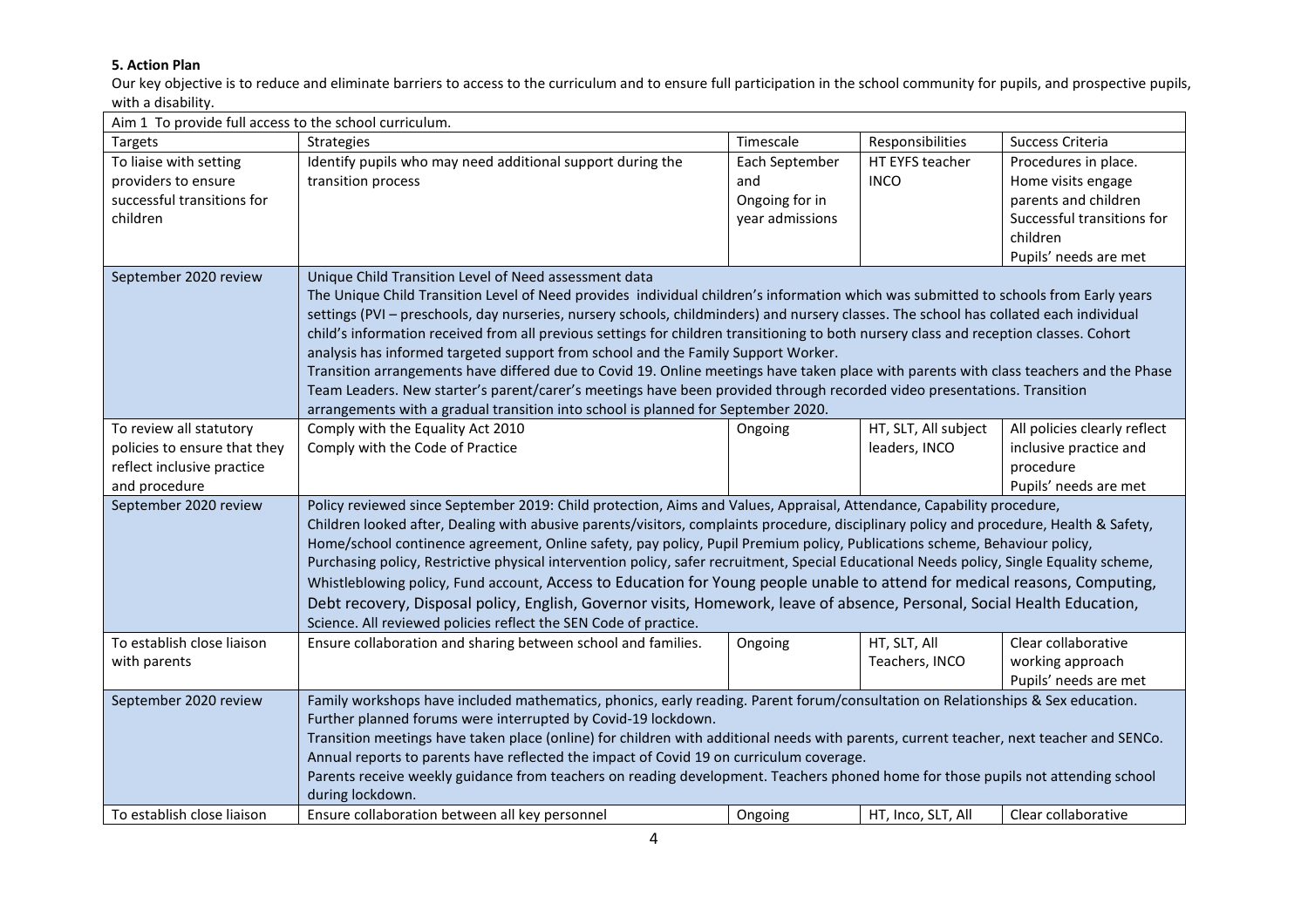| with outside agencies for<br>pupils with ongoing health<br>needs. Eg Children with<br>severe asthma, epilepsy,<br>mobility issues etc<br>September 2020 review | Individualised Risk Assessments<br>Individual plans & risk assessments in place - including health care plans, asthma, epilepsy - mobility plans in place as required                                                                                                                                                                                                                                                                                                             |                   | teachers, Outside<br>agencies                                         | working approach<br>Pupils' needs are met                                                                                                                                                                                                              |
|----------------------------------------------------------------------------------------------------------------------------------------------------------------|-----------------------------------------------------------------------------------------------------------------------------------------------------------------------------------------------------------------------------------------------------------------------------------------------------------------------------------------------------------------------------------------------------------------------------------------------------------------------------------|-------------------|-----------------------------------------------------------------------|--------------------------------------------------------------------------------------------------------------------------------------------------------------------------------------------------------------------------------------------------------|
|                                                                                                                                                                | School nurse profile of pupils routinely reviewed.<br>Agency advice and support in place for individuals.                                                                                                                                                                                                                                                                                                                                                                         |                   |                                                                       |                                                                                                                                                                                                                                                        |
| To ensure full access to the<br>curriculum for all children                                                                                                    | Visitors, visits; Employment of specialist advisory teachers; CPD<br>for staff<br>Differentiated/individualised<br>Support staff including specialist trained staff<br>Range of kinaesthetic and interactive equipment including IT<br>Specialist equipment eg occupational therapy equipment<br>Use of a variety of groupings and learning styles<br>Appropriate learning environments<br>Elklan trained support staff<br>Use of positive images of disability within the school | Ongoing           | HT, SLT, All<br><b>Teachers</b><br>Inco<br>EP, specialist<br>agencies | Advice taken and<br>strategies evident in<br>children's outcomes<br>Variety of learning styles<br>evident<br>Kinaesthetic learning<br>resources accessible by all<br>children<br>Appropriate learning<br>environments evident<br>Pupils' needs are met |
| September 2020 review                                                                                                                                          | Standardised classroom environment expectations in place and routinely reviewed<br>Active learning training for all teachers 2020<br>Outdoor learning built into the curriculum                                                                                                                                                                                                                                                                                                   |                   |                                                                       |                                                                                                                                                                                                                                                        |
| To monitor progress and<br>outcomes of groups of<br>learners and individuals                                                                                   | <b>Pupil Progress meetings</b><br>Provision map reviews<br>Regular liaison with parents/carers<br>Intervention and redeployment of staff/strategies for pupils at<br>risk of not making at least expected progress                                                                                                                                                                                                                                                                | Termly<br>Ongoing | HT, SLT, All<br>Teachers<br>Inco                                      | Pupils make at least<br>expected progress<br>Pupils' needs are met                                                                                                                                                                                     |
| September 2020 review                                                                                                                                          | Progress measures have been affected by Covid-19 lockdown. No statutory assessments have taken place. Plans are in place to analyse<br>and address gaps in attainment.                                                                                                                                                                                                                                                                                                            |                   |                                                                       |                                                                                                                                                                                                                                                        |
|                                                                                                                                                                | Aim 2 To improve the physical environment of the school to increase the extent to which disabled pupils can take advantage of education and associated services.                                                                                                                                                                                                                                                                                                                  |                   |                                                                       |                                                                                                                                                                                                                                                        |
| Targets                                                                                                                                                        | <b>Strategies</b>                                                                                                                                                                                                                                                                                                                                                                                                                                                                 | Timescale         | Responsibilities                                                      | Success Criteria                                                                                                                                                                                                                                       |
| Improve physical school<br>environment                                                                                                                         | Assess the condition of external paving and plan schedule for<br>improvements<br>Annual disability questionnaire analysis<br>The school will take account the needs of pupils, staff and<br>visitors with physical difficulties and sensory impairments when<br>planning and undertaking future improvements and<br>refurbishments of the site and premises, such as improved<br>access, lighting, and colour schemes, and more accessible                                        | Ongoing           | <b>SLT</b><br>Governors                                               | Needs will be met                                                                                                                                                                                                                                      |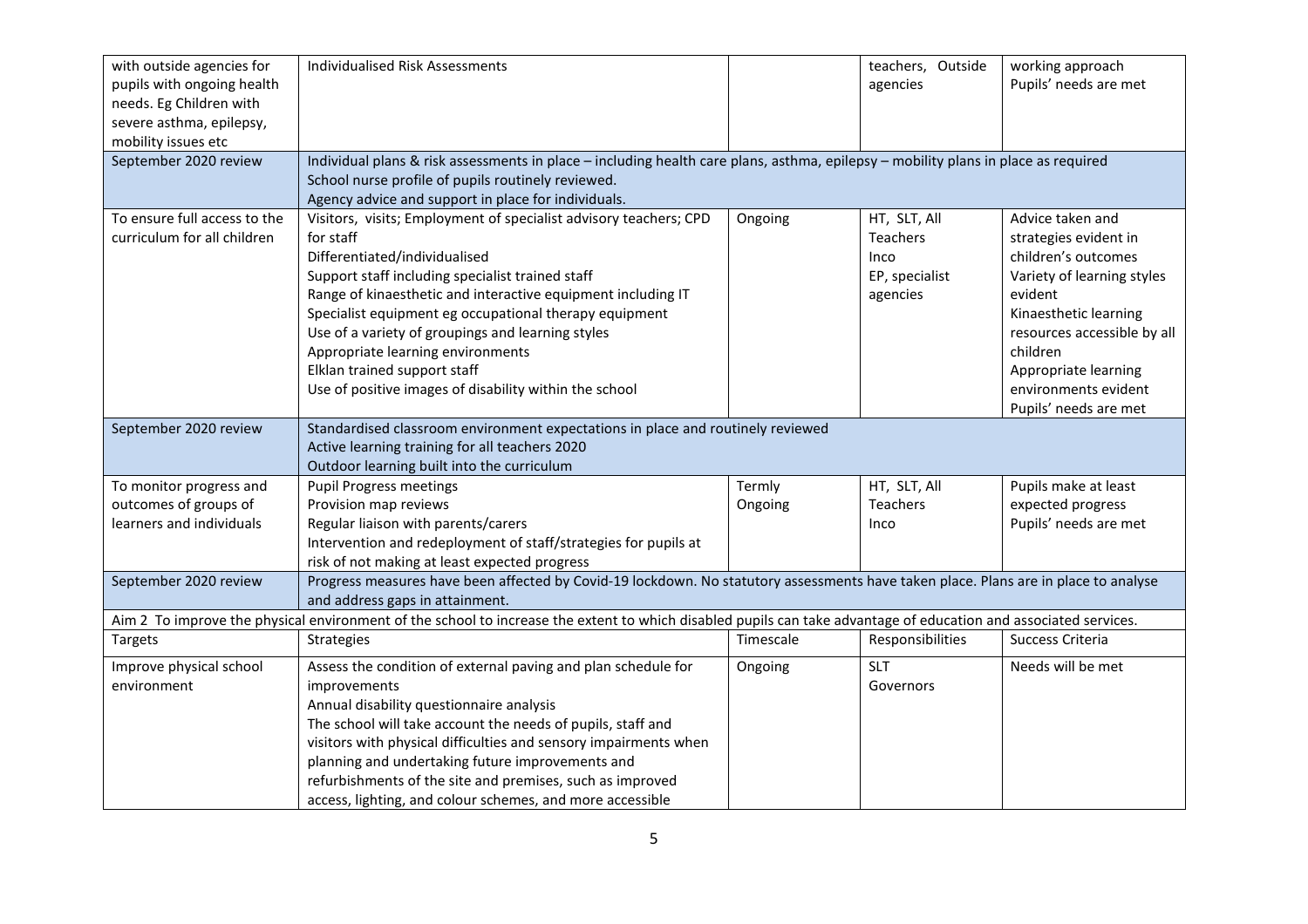|                                                                                                                                                              | facilities and fittings.                                                                                                                                                                                                                                                                                                                                                                                                                                                                                                                                                                                                                                                                                                                                                                                                                                                                                                                                                               |         |                                                                        |                                                                             |
|--------------------------------------------------------------------------------------------------------------------------------------------------------------|----------------------------------------------------------------------------------------------------------------------------------------------------------------------------------------------------------------------------------------------------------------------------------------------------------------------------------------------------------------------------------------------------------------------------------------------------------------------------------------------------------------------------------------------------------------------------------------------------------------------------------------------------------------------------------------------------------------------------------------------------------------------------------------------------------------------------------------------------------------------------------------------------------------------------------------------------------------------------------------|---------|------------------------------------------------------------------------|-----------------------------------------------------------------------------|
| September 2020 review                                                                                                                                        | Infant paving improved (July 2020), Annual disability questionnaire to parents each October - needs responded to.                                                                                                                                                                                                                                                                                                                                                                                                                                                                                                                                                                                                                                                                                                                                                                                                                                                                      |         |                                                                        |                                                                             |
| Ensure visually stimulating<br>environment for all children<br>with consideration to<br>avoiding overloading<br>sensory stimulation for<br>children with ASD | Muted, interactive displays in classrooms and inviting role play<br>areas.<br>Tidy, clutter free surfaces<br>Clearly labelled (with pictures/symbols for younger children),<br>easily accessible resources<br>Regular parental communication with input into individual<br>provision maps<br>Individualised multi-sensory teaching strategies used for                                                                                                                                                                                                                                                                                                                                                                                                                                                                                                                                                                                                                                 | Ongoing | Teaching and non-<br>teaching staff,<br><b>INCO</b>                    | Inviting environment<br>maintained                                          |
| September 2020 review                                                                                                                                        | individuals.<br>Hygee training for all EY staff.<br>Spaces have been developed to promote emotional well-being, togetherness and friendship. Classrooms where children can feel<br>comfortable to snuggle down or explore with confidence have been created.<br>Far removed from an institutionalized sterile setting, hygge offers children within our setting a sense of security and well-being. An<br>extension of their home and not a watered-down version of school.<br>Early Years levels of well-being are fundamental to children's development and progress. Thoughtful caring practitioners, ensure secure<br>relationships are formed, building connections and helping children to settle into nursery life. Practitioners must not only work hard to<br>develop these attachments, remembering the physical environment is fundamental to children's well-being too. We understand the<br>importance of environmental design in terms of a garden: natural and organic. |         |                                                                        |                                                                             |
| Ensuring all with a disability<br>are able to be involved.                                                                                                   | Create access plans for individual disabled children<br>Undertake confidential survey of staff and governors to<br>ascertain access needs and make sure they are met in the school<br>and meetings etc.<br>Include questions in the confidential pupil information<br>questionnaire about parents/carers' access needs and ensure<br>these are met at all events                                                                                                                                                                                                                                                                                                                                                                                                                                                                                                                                                                                                                       | ongoing | SLT, Governors,<br>Teaching and non-<br>teaching staff,<br><b>INCO</b> | Needs are met                                                               |
| September 2020 review                                                                                                                                        | Classroom allocation adapted September 2020 to meet pupils' needs (avoiding use of stairs)                                                                                                                                                                                                                                                                                                                                                                                                                                                                                                                                                                                                                                                                                                                                                                                                                                                                                             |         |                                                                        |                                                                             |
| <b>Ensuring disabled parents</b><br>have every opportunity to<br>be involved                                                                                 | Face to face meetings with specific parents to explain letters<br>home                                                                                                                                                                                                                                                                                                                                                                                                                                                                                                                                                                                                                                                                                                                                                                                                                                                                                                                 | ongoing | Whole school team                                                      | Parental needs known<br>Inclusive parent-friendly<br>access to information. |
| September 2020 review                                                                                                                                        | Needs of parents noted for new admissions to ensure information is shared effectively.                                                                                                                                                                                                                                                                                                                                                                                                                                                                                                                                                                                                                                                                                                                                                                                                                                                                                                 |         |                                                                        |                                                                             |
| Continue to develop<br>playgrounds and facilities.                                                                                                           | Look for funding opportunities<br>Plan space to maximise range of social and play opportunities to<br>suit needs                                                                                                                                                                                                                                                                                                                                                                                                                                                                                                                                                                                                                                                                                                                                                                                                                                                                       | Ongoing | Whole school<br>approach                                               | Inclusive child-friendly<br>play areas.                                     |
| September 2020 review                                                                                                                                        | Year 1 outdoor learning prioritised due to missed opportunities to develop characteristics of effective learning due to Covid-19.                                                                                                                                                                                                                                                                                                                                                                                                                                                                                                                                                                                                                                                                                                                                                                                                                                                      |         |                                                                        |                                                                             |
| To raise awareness of safe<br>access to/from and around<br>the school                                                                                        | Communication with parents via newsletters /letters/walk to<br>school week<br>Road crossing safety training<br>Even, safe and debris-free surfaces in the school premises                                                                                                                                                                                                                                                                                                                                                                                                                                                                                                                                                                                                                                                                                                                                                                                                              | Ongoing | Whole school team                                                      | Parents/carers have good<br>access and are fully<br>informed                |